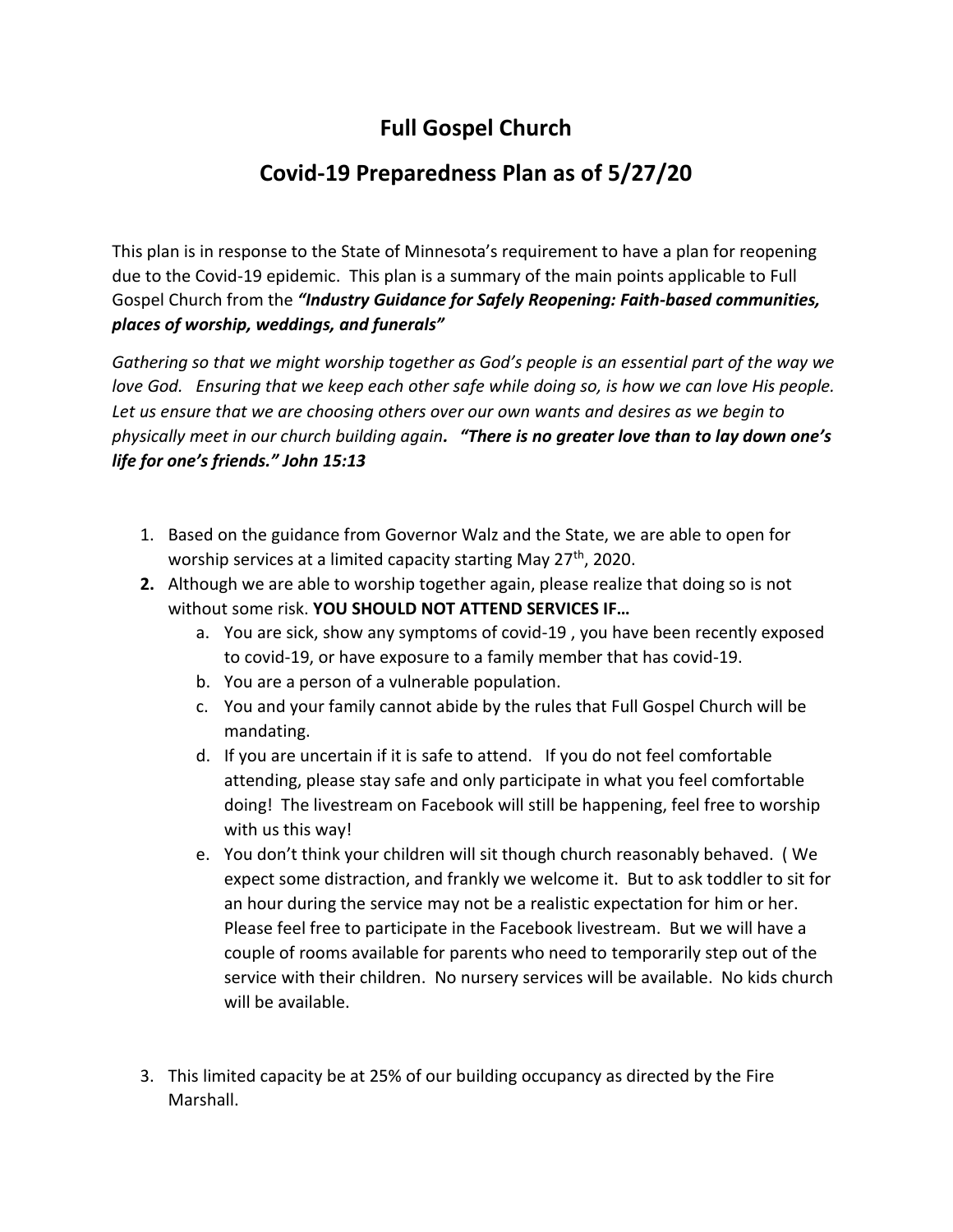- a. The current capacity of Full Gospel Church's sanctuary is 208 people. 160 for the main level sanctuary and 48 for the balcony.
- b. Based on these numbers our 25% capacity will be at 52 people. (40 in the sanctuary and 12 in the balcony.
- 4. What are we doing to keep you safe?
	- a. Requesting that attendees abide by the rules listed in #5.
	- b. All staff, volunteers, and leadership will be trained regarding Covid-19 exposure, as well as applicable policies, procedures, practices, and protocols.
	- c. Blocking off every other pew so that we might have safe social distancing while in the sanctuary and balcony.
	- d. Cleaning and disinfecting of all areas that people will be entering, using and congregating. To include regular wipe downs of doorknobs, bath sink faucets, and other items that may be touched by multiple people. This will be done, at a minimum, between each service.
	- e. Asking those using restrooms to use downstairs bathrooms as well as upstairs to help limit traffic into a congested area.
	- f. All Bibles and Hymnals have been removed from the pews and giving envelopes and prayer cards will be replaced new each week with sterile replacements.
	- g. The community water fountain located in the foyer will not be available for use at this time.
	- h. We have posted signs and messaging that if attendees or volunteers do not feel well, or have any symptoms compatible with covid-19 they should stay home.
	- i. We will have extra masks available for use, but you are encouraged to bring your own. Face coverings are not a substitute for physical distance of 6ft.
	- j. We will not be passing an offering plate. We will have a vessel to collect offering at the rear of the sanctuary that will not require physical touch.
	- k. Communion will be conducted with individual self-contained sterile elements. These will be handed out in a manor to help ensure social distancing and safe, touch-free, distribution. (HOW SHOULD WE DO THIS? Hand out as people walk in?)
	- l. Ushers will release rows in an orderly fashion to ensure proper social distancing.
	- m. We will continue Livestream services on Facebook for the foreseeable future for those who are unable to attend but still wish to worship with us.
- 5. Here is a list of requests we have to keep our people safe.
	- a. **Social distancing of 6 ft** will be required between each family. Only those who live together, are able to sit together.
	- b. **You may wear a mask.** Especially if you are higher risk, we recommend that you do. However, wearing of **masks will not be mandatory** for the remainder of the congregation. There are conflicting reports on the use of masks and their